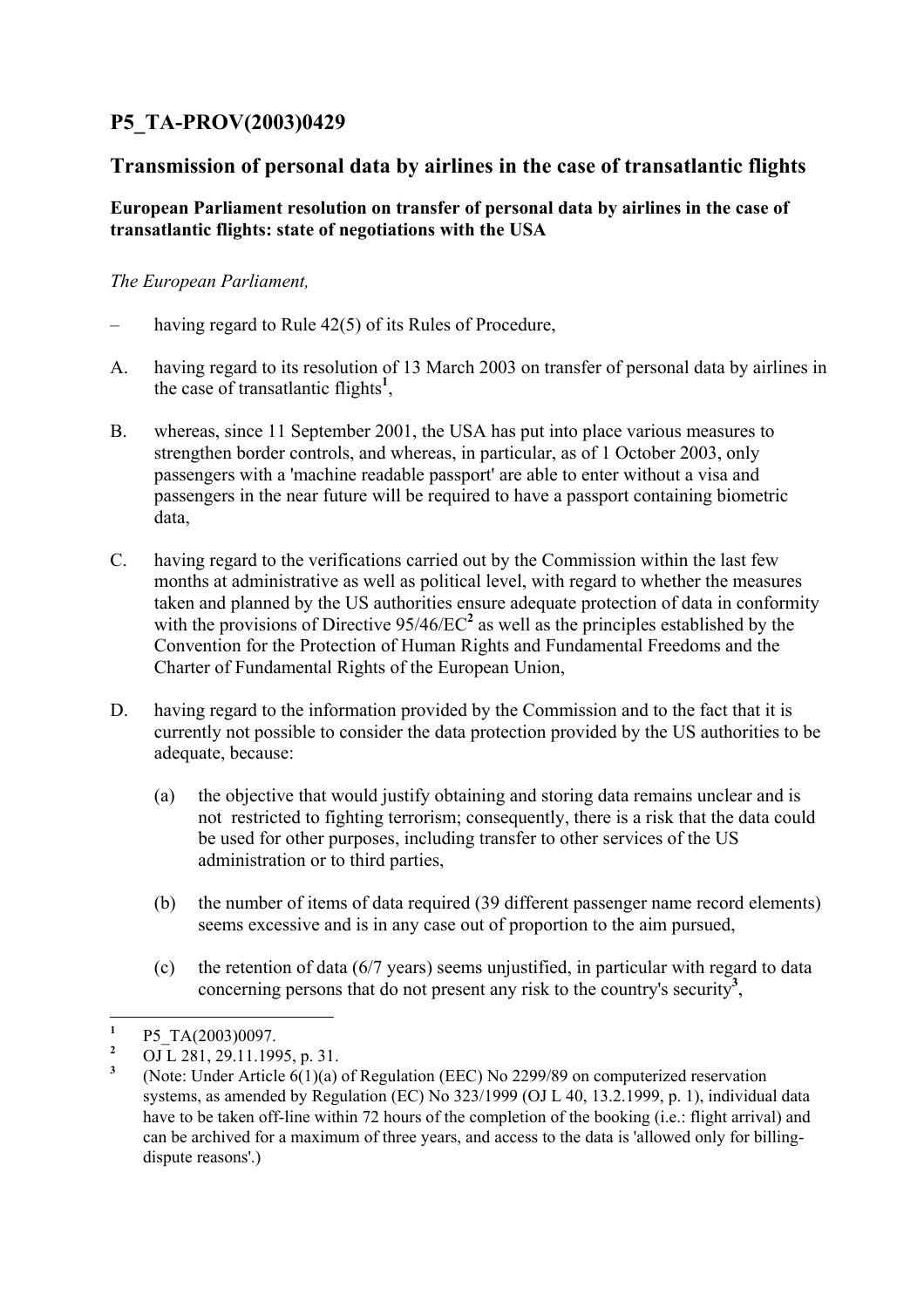- (d) the undertakings envisaged by the US administration seem not only insufficient, but also do not represent obligations, nor can they be invoked before a court either by the European Union or by passengers, who, in addition, are not offered any other efficient means of extra-judicial appeal to any independent authority,
- E. convinced that there is an imperative and urgent need to give passengers, airlines and reservation systems clear indications as soon as possible on which measures are to be taken in response to the demands made by the US authorities,
- F. having regard to Article 232 of the EC Treaty, which lays down the possibility for Parliament to bring an action before the Court of Justice for failure to act, in infringement of the Treaty,
- G. having regard to the recommendations made by the International Conference of Data Protection and Privacy Commissioners (Sydney, 10-12 September 2003) to the effect that international transfers of data should be made within the framework of international agreements defining:
	- (a) the conditions necessary for ensuring data protection,
	- (b) the clear targets that justify the collection of data,
	- (c) a specific and not excessive number of items of data,
	- (d) strict limits on the storage period,
	- (e) the provision of adequate information to the persons concerned, and
	- (f) mechanisms to correct possible errors, as well as independent control authorities,
- 1. Welcomes in principle the fact that the dialogue with the US is taking place at the highest political level; calls nevertheless on the Commission to ensure genuine cooperation between the Commissioners involved, notably Mrs de Palacio, Mr Bolkestein, Mr Vitorino and Mr Patten, so as to fully cover all aspects of the negotiations with the USA;
- 2. Calls on the Commission, in accordance with Article 232 of the EC Treaty, to act within two months after the adoption of this resolution to take appropriate measures enforcing Regulation (EEC) No 2299/89, in particular Article 11 thereof,
- 3. Therefore invites the Commission:
	- (a) forthwith to determine, within the limits outlined by the working party set up under Directive 95/46/EC, what data may legitimately be transferred by airlines and/or computerised information systems to third parties, and under what conditions, provided that:
		- there is no discrimination against non-US passengers and no retention of data beyond the length of a passenger's stay on US territory